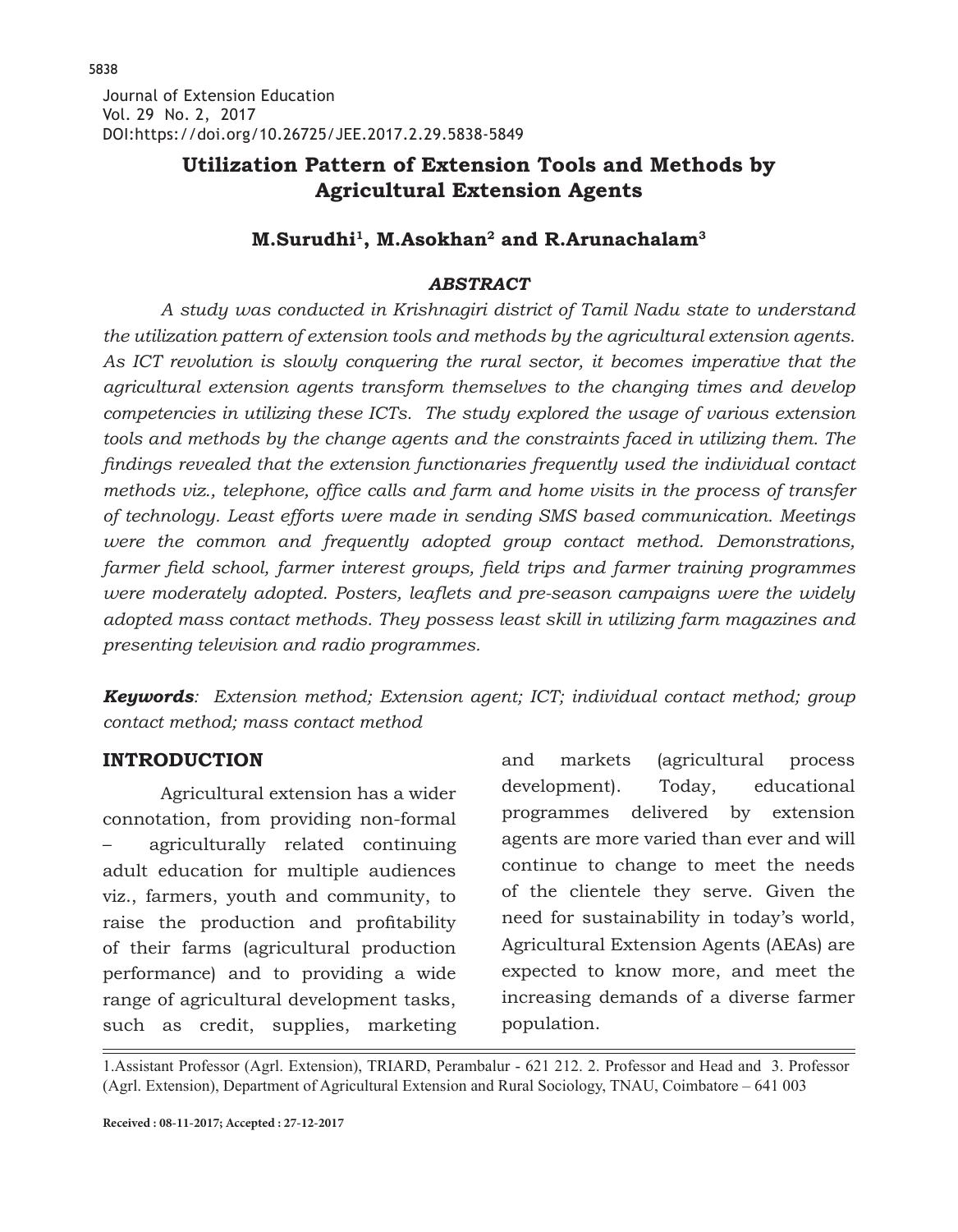Globally, some 6,00,000 extension workers are engaged in the provision of agricultural information to farmers (Maalouf et.al., 1991), of which 95% is carried out by public extension (Davidson et. al., 2001). However, serious reservations are being expressed about the performance and capability of this sector, placing the future of the public extension system in doubt. Rogers (1987) argued that the performance of public agricultural extension in developing countries has been disappointing and has failed to transfer agricultural technology to the farmers.

The challenge before the extension worker is that he needs to acquaint with the ever expanding pool of scientific knowledge to address the farm situation and become proficient in utilizing the varied options of extension methods that are developing day-by-day. With increasing penetration of internet and mobile telephony into the rural areas, the present day extension is dominated by e - platform and m - platform of extension service. The developments in the mass media are opening up a bouquet of opportunities to the extension worker (Shuwa et.al, 2015). Mass media and Information and Communication Technologies have been widely used to supplement and complement the extension service. Group approaches in extension has been promoted extensively. As the information and communication revolution is conquering the rural sector, it becomes imperative that the agricultural extension agents transform themselves to the changing times and develop competencies in utilizing these ICTs. In this context, the study was conceived with the following specific objectives;

- 1. To study the usage pattern of individual, group and mass contact methods
- 2. To rank the extension methods based on the preference of usage by the extension functionaries
- 3. To enumerate the constraints faced by the extension personnel in utilization of extension tools and methods.

## **METHODOLOGY**

The extension functionaries of the State Department of Agriculture in the entire Krishnagiri district were considered for the study. A total of 98 extension functionaries available in the district in various capacities formed the population for the study. *Ex post facto research*  design was used and data were collected by using structured and standardized interview schedule by personal face-toface interview.

 The studyutilized the classification of Wilson and Gallup (1954) for the purpose of studying the pattern of utilization of extension methods and tools. The extension methods and tools were classified into individual contact methods, group contact methods and mass contact methods and their usage and frequency of usage was studied. By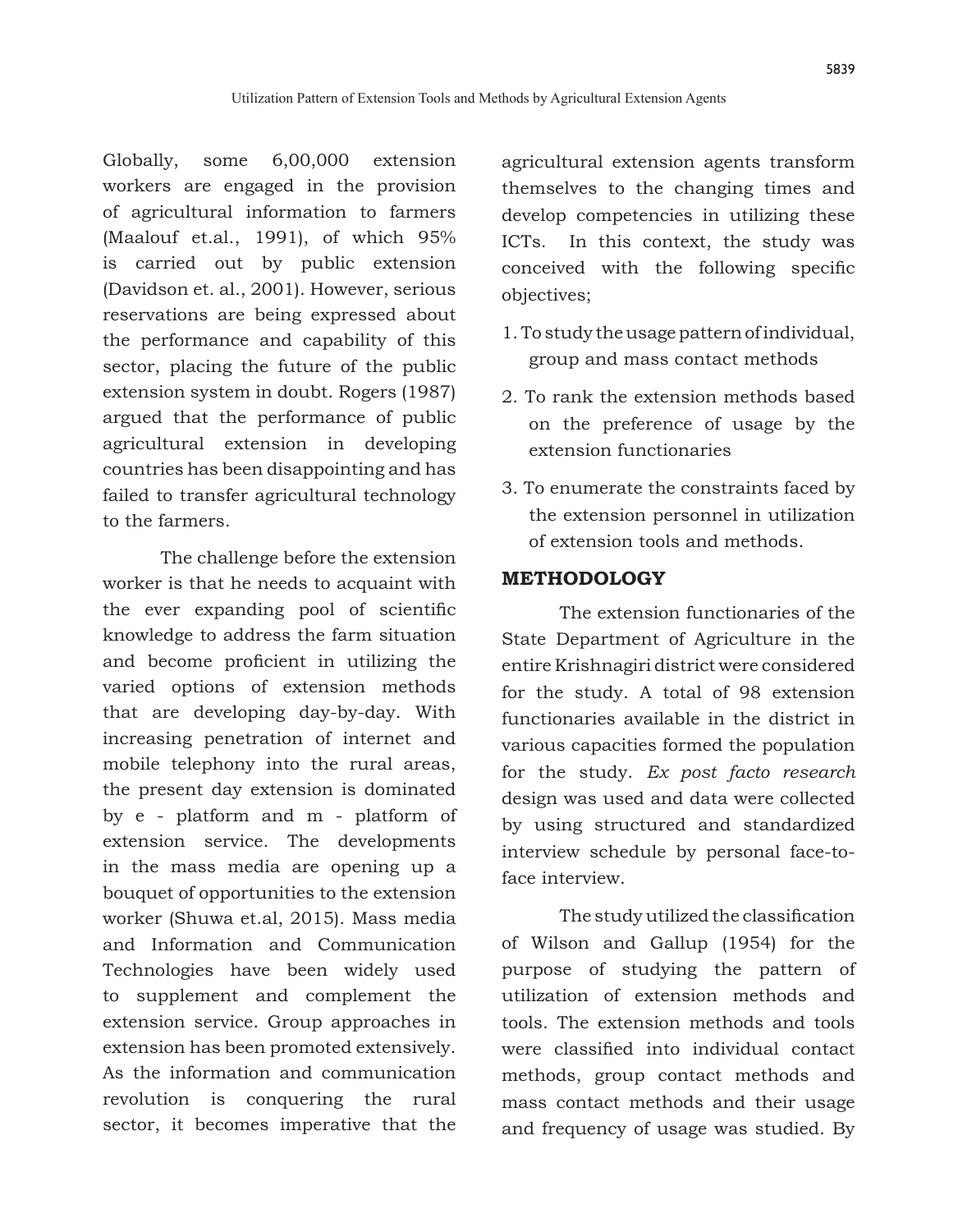having elaborate discussions with social scientists, local extension functionaries and also the local progressive farmers, thirty nine extension methods and tools were finalized, which consisted of six items under individual contact methods, fifteen items under group contact methods and eighteen items under mass contact methods.

The pattern of utilization of extension methods and tools were studied on two dimensions viz., usage and frequency of usage. The scoring pattern utilized by Anand (2014) was adopted with slight modifications.

### **FINDINGS AND DISCUSSION**

### **Usage of Individual Contact Methods**

 The findings on the usage of individual contact methods showed that all the six methods selected for the study were used by the extension functionaries. It was found that 100 per cent of the extension functionaries were using telephones and office calls. Telephones were utilized by 89.80 per cent of them regularly and 72.40 per cent of them were utilizing office calls regularly. The findings of the study found 100 per cent usage of telephones by the extension functionaries and support this development.

Among ICTs, impressive penetration of mobile phones in many of the developing countries has changed the agricultural communication process and mobile phones have made personal communications readily accessible to the common man.

The second individual contact with 100 per cent usage was office calls. Just as the extension agent visits the farmer, from time to time, the farmer may also visit the agent at his office to obtain some information, assistance in diagnosis and treatment of some disease or deficiency, or securing some inputs, credit etc. This practice is becoming quite popular these days and many farmers visit the extension agent and this is a reflection of the interest which the agent might have aroused among the local farmers. The study found that 72.40 per cent of the extension functionaries had office calls regularly, which reflects the confidence the local farmers had on the extension agent.

Farm and home visits were used by 95.90 per cent of the extension functionaries and 66.30 per cent of them used it regularly. These visits help the extension functionaries to get a better understanding of the farm and home conditions of the farmer and maintain a personal rapport. The regular usage of this method by more than sixty per cent of the extension functionaries might be due to added advantage they get to know about their clients personally which would assist them in providing a tailor made extension advice to the particular farmer.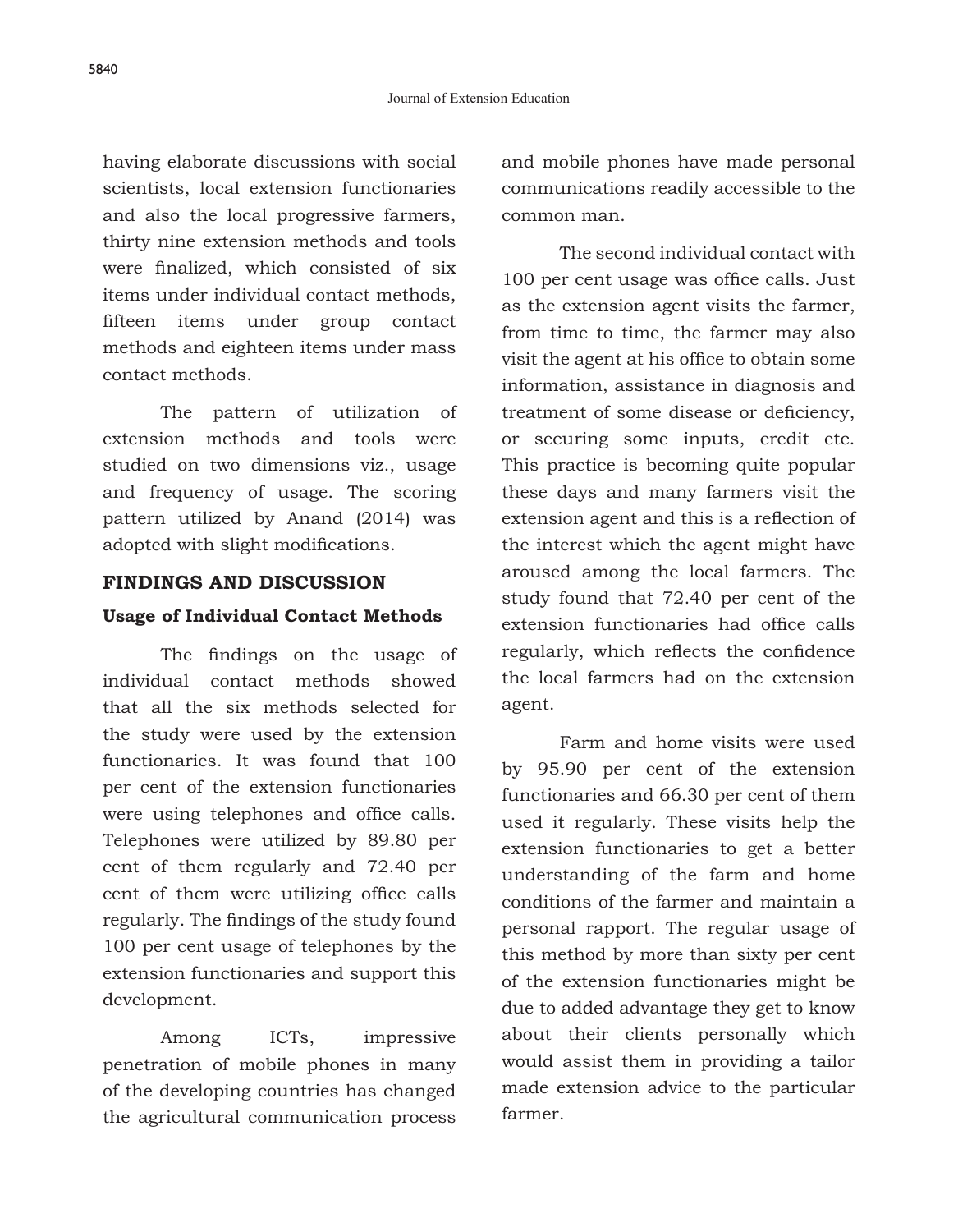**Table 1. Distribution of Extension Functionaries According to Usage and Frequency of Usage of Individual Contact Methods**

|--|--|--|--|--|

|                   |                          | <b>Usage</b> |        | <b>Frequency of usage</b> |                  |       |                     |                |       |  |  |  |
|-------------------|--------------------------|--------------|--------|---------------------------|------------------|-------|---------------------|----------------|-------|--|--|--|
| <b>S1.</b><br>No. | <b>Contact</b><br>method |              |        |                           | <b>Regularly</b> |       | <b>Occasionally</b> | <b>Rarely</b>  |       |  |  |  |
|                   |                          | Freq.        | $\%$   | Freq.                     | $\%$             | Freq. | $\%$                | Freq.          | $\%$  |  |  |  |
| 1                 | Telephones               | 98           | 100.00 | 88                        | 89.80            | 10    | 10.20               |                |       |  |  |  |
| $\overline{2}$    | Farm and<br>home visits  | 94           | 95.90  | 65                        | 66.30            | 28    | 28.60               | 1              | 1.00  |  |  |  |
| 3                 | Office calls             | 98           | 100.00 | 71                        | 72.40            | 25    | 25.50               | $\overline{2}$ | 2.00  |  |  |  |
| $\overline{4}$    | Circular<br>letters      | 57           | 58.20  | 13                        | 13.30            | 35    | 35.70               | 9              | 9.20  |  |  |  |
| 5                 | <b>SMS</b>               | 36           | 36.70  | $\overline{\phantom{0}}$  | $\qquad \qquad$  | 7     | 7.10                | 29             | 29.60 |  |  |  |
| 6                 | Email                    | 60           | 61.20  | $\overline{4}$            | 4.10             | 48    | 49.00               | 8              | 8.20  |  |  |  |

It could be seen from the table that, E-mails, circular letters and short messaging service were used by 61.20 per cent, 58.20 per cent and 36.70 per cent of the respondents respectively. The emails were used occasionally by 49.00 per cent of the respondents. The usage of emails by extension functionaries were mainly for official purposes rather than for contacting the farmers. The recent trend of usage of emails for official communication in government departments might have made many of the extension functionaries, at least at the middle and top level utilize it occasionally. Similar is the case with circular letters, which was used by 58.20 per cent of the extension functionaries.

Though Short Messaging Service (SMS) was used by 36.70 per cent of the respondents, only 29.60 per cent of them used it as an extension tool. Though text messaging offers significant advantage over voice-based delivery in terms of convenience and content flexibility, literacy of the farmers is a concern and most farmers preferred voice calls over SMS. Similar findings were also reported by Jayakumar et al., (2015). Moreover, merely receiving messages over mobile phone will not motivate the farmers to start using this information or apply as recommended.

### **Usage of Group Contact Methods**

 Out of the fifteen group contact methods selected for the study, only twelve were used by the extension functionaries. Remaining three methods viz. audio programmes, video programmes and through farmer producer organizations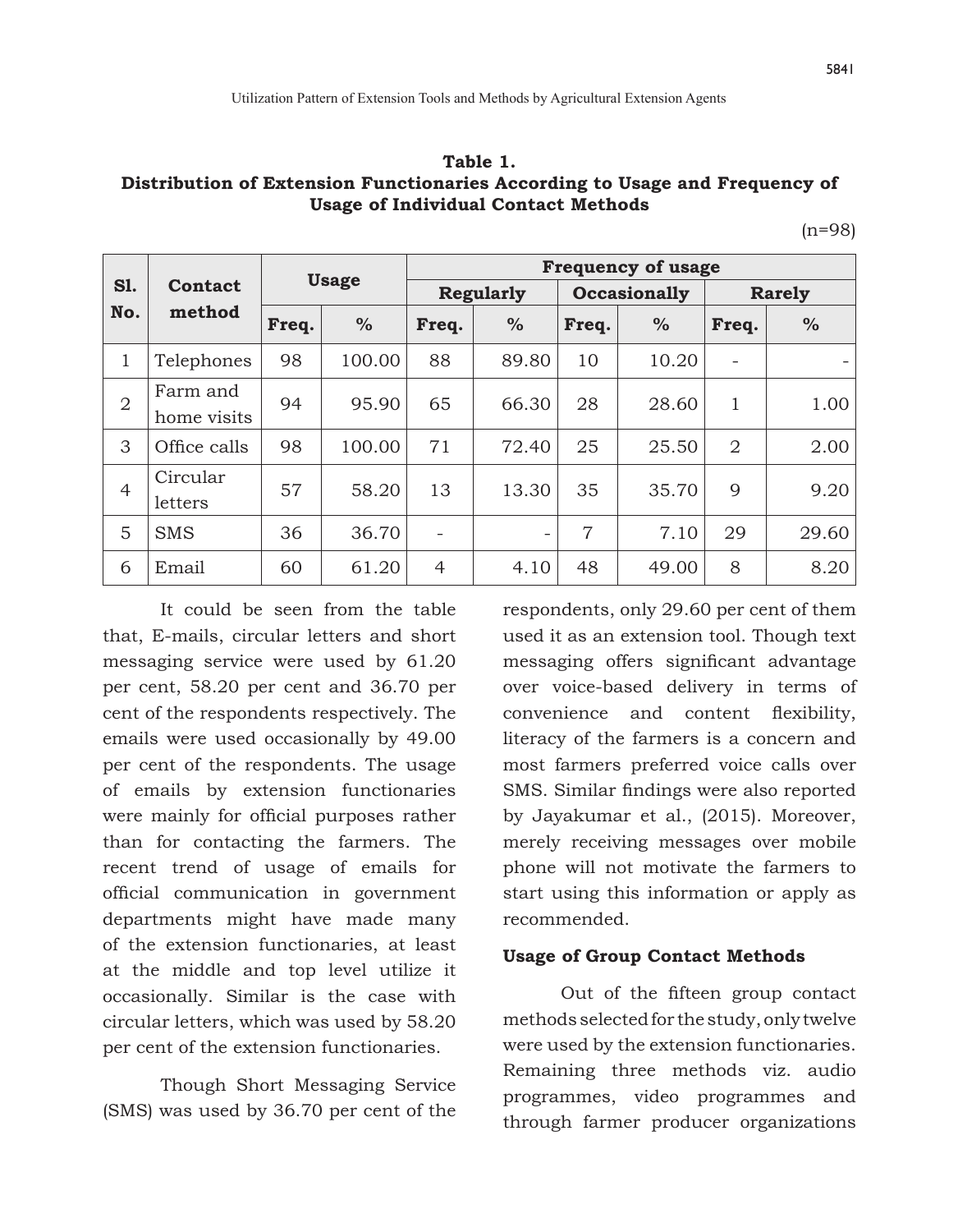were not used by any of the extension functionary. As given in Table 2, 100 percent of the extension functionaries used meetings for their extension activities and 83.70 per cent of them used meetings regularly. Group meetings formed the most commonly used group contact method, possibly because of the advantage of delivering the information to a group of farmers at the same time at a lower cost as well as being able to get their feed backs.

 More than fifty per cent of the extension functionaries used method demonstrations, result demonstration and through farmer field school. The findings are in accordance with the findings of Ghanghas (2011) who reported that the most commonly used group contact methods were group meetings, demonstrations and crop competitions.

 Forty to fifty percent of the extension functionaries used farmer trainings, field trips and through farmer interest groups. Organizing farmer trainings and field trips are costly affairs and would have possibly restricted their usage. The advantages of using farmer field schools in promoting IPM has been well understood and the concept is being promoted widely through ATMA. Hence, 52.00 per cent of the respondents reported to have used it.

### **Table 2.**

# **Distribution of Extension Functionaries According to Usage and Frequency of Usage of Group Contact Methods**

(n=98)

|                |                                 |              |       | <b>Frequency of usage</b> |                          |                     |               |               |               |  |  |
|----------------|---------------------------------|--------------|-------|---------------------------|--------------------------|---------------------|---------------|---------------|---------------|--|--|
| S1.<br>No.     | <b>Group contact</b><br>methods | <b>Usage</b> |       | <b>Regularly</b>          |                          | <b>Occasionally</b> |               | <b>Rarely</b> |               |  |  |
|                |                                 | Freq.        | $\%$  | Freq.                     | $\frac{0}{0}$            | Freq.               | $\frac{0}{0}$ | Freq.         | $\frac{0}{0}$ |  |  |
| $\mathbf{1}$   | Method<br>demonstration         | 52           | 53.10 | $\overline{2}$            | 2.00                     | 47                  | 48.00         | 3             | 3.10          |  |  |
| $\overline{2}$ | Result<br>demonstration         | 65           | 66.30 | 8                         | 8.20                     | 50                  | 51.00         | 9             | 9.20          |  |  |
| 3              | Frontline<br>demonstration      | 24           | 24.50 |                           |                          | 21                  | 21.40         | 3             | 3.10          |  |  |
| $\overline{4}$ | Lectures                        | 22           | 22.40 | $\overline{\phantom{a}}$  | $\overline{\phantom{a}}$ | 21                  | 21.40         | 1             | 1.00          |  |  |
| 5              | Farmer<br>training              | 43           | 43.90 | 6                         | 6.10                     | 34                  | 34.70         | 3             | 3.10          |  |  |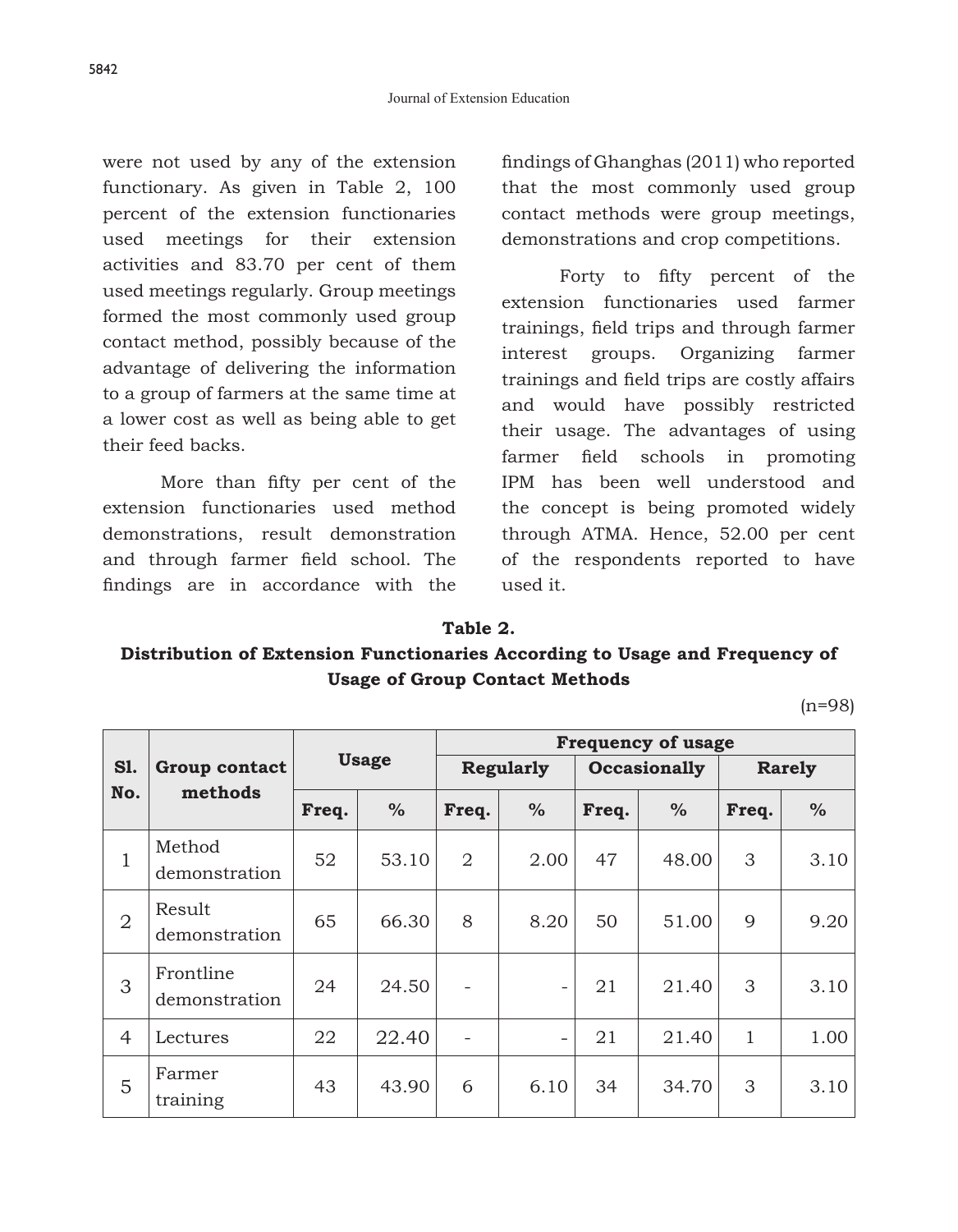|                |                                        |              |               | <b>Frequency of usage</b> |                   |                     |       |                          |       |  |
|----------------|----------------------------------------|--------------|---------------|---------------------------|-------------------|---------------------|-------|--------------------------|-------|--|
| S1.            | Group contact<br>methods               | <b>Usage</b> |               | <b>Regularly</b>          |                   | <b>Occasionally</b> |       | <b>Rarely</b>            |       |  |
| No.            |                                        | Freq.        | $\frac{0}{0}$ | Freq.                     | $\frac{0}{0}$     | Freq.               | $\%$  | Freq.                    | $\%$  |  |
| 6              | Meetings                               | 98           | 100.00        | 82                        | 83.70             | 16                  | 16.30 |                          |       |  |
| $\overline{7}$ | Tours                                  | 21           | 21.40         | $\overline{\phantom{0}}$  |                   | 17                  | 17.30 | 4                        | 4.10  |  |
| 8              | Field trips                            | 45           | 45.90         | $\overline{2}$            | 2.00              | 26                  | 26.50 | 17                       | 17.30 |  |
| 9              | PowerPoint<br>presentations            | 29           | 29.60         | $\overline{\phantom{0}}$  | $\qquad \qquad -$ | 24                  | 24.50 | 5                        | 5.10  |  |
| 10             | Through<br>farmer interest<br>groups   | 46           | 46.90         | 11                        | 11.20             | 22                  | 22.40 | 13                       | 13.30 |  |
| 11             | Through<br>farmer field<br>school      | 51           | 52.00         | 17                        | 17.30             | 23                  | 23.50 | 11                       | 11.20 |  |
| 12             | Through<br>commodity<br>interest group | 5            | 5.10          |                           |                   | 5                   | 5.10  | $\overline{\phantom{0}}$ |       |  |

Farmer interest groups have been promoted for quite some time and it was found that 46.90 per cent of the respondents used these groups for information delivery. The advantage of group influence could be utilized effectively by the extension functionary. Though commodity interest groups were used by 5.10 per cent of the respondents, farmer producer companies were not mentioned by any of the respondent.

Lectures, Powerpoint presentations and tours were used by 20.00 to 30.00 per cent of the extension functionaries and most of them used these methods occasionally. Lectures and Power Point presentations

are mostly used in campus teaching and in intellectual forums, when coming to rural settings their usage is restricted due to availability of facilities. In the case of tours, programmes like ATMA has specific funds for tour programmes, whereas other schemes do not provide funds for tours. The exorbitant cost involved in organizing tours may possibly be a deterrent in their usage.

### **Usage of Mass Contact Methods**

Among the eighteen mass contact methods selected in the study, only twelve were used by the extension functionaries. Mass contact methods like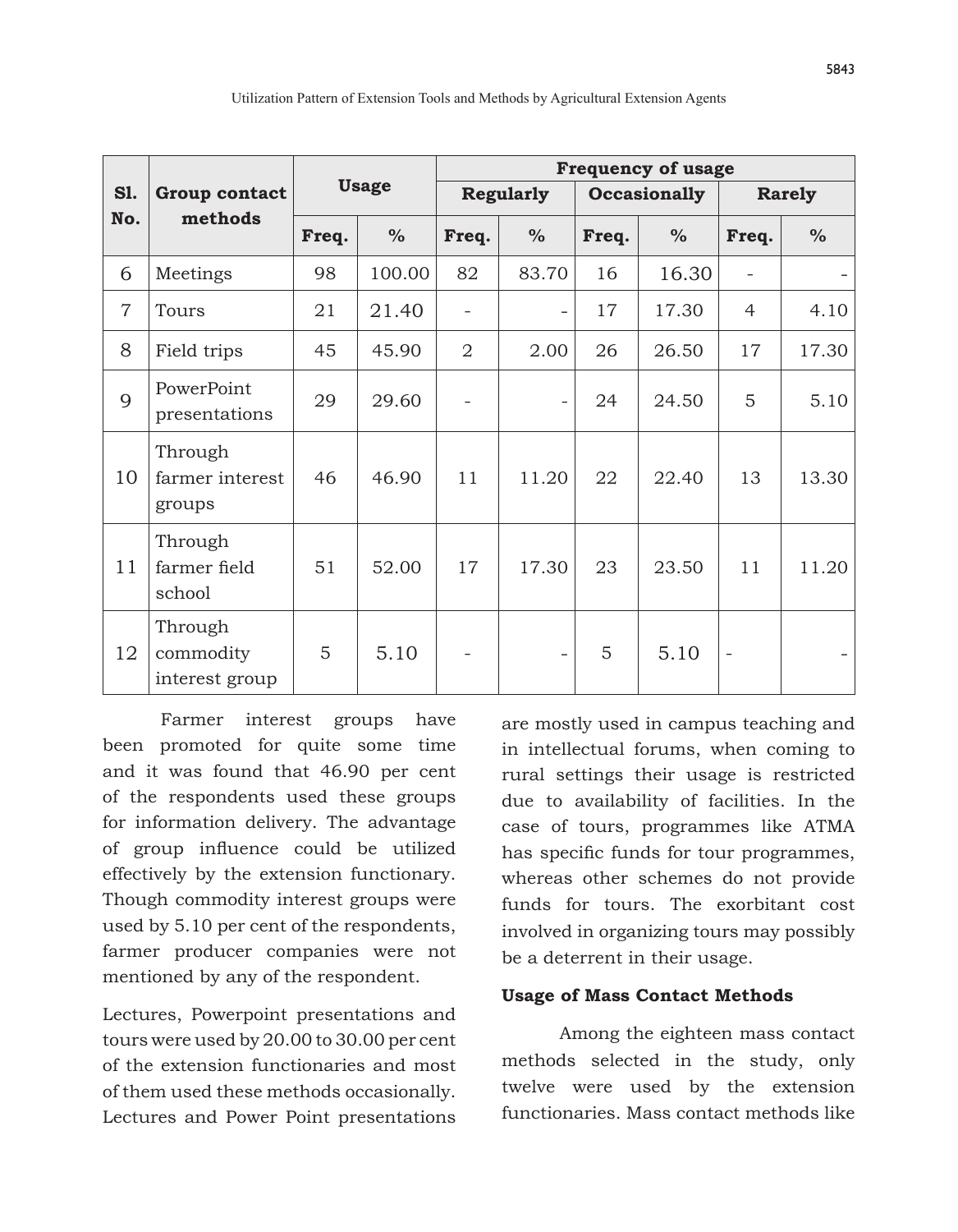television, farm journals, news stories, popular articles, feature articles and *Kisan melas* were not used by any of the extension functionary. Out of the twelve mass contact methods used, only three were used by a large number of extension functionaries. Posters and leaflets were used by more than ninety per cent of the extension functionaries. The next highest mass contact method used was preseason campaigns by 73.50 per cent of the extension functionaries. The findings of the usage of mass contact methods are presented in Table 3.

Poster as a visual media has quite an important role in creating awareness among the farmers, and this is widely accepted by the extension functionaries. The higher percentage of usage could be contributed to this reason. It is quite common to see information on agricultural practices being displayed as posters in our countryside. Though 34.70 per cent of the respondents reported to use posters regularly, 56.10 per cent used it occasionally.

 Leaflets were used by 95.90 per cent of the respondents, however only 75.50 per cent of the extension functionaries used leaflets regularly. The handy and precise information content of the leaflet and its attractiveness would have made it quite popular among the farmers. Its popularity among the farmers and the cost effective nature would have made leaflets the most commonly used mass contact method. The other mass contact methods used by large percentage of extension functionaries was preseason campaigns, though most of them (73.50%) reported to use that, only 36.70 per cent used that regularly.

It could be seen from Table 3 that most of the mass contact methods were used occasionally by the extension functionaries including posters (56.10%) and pre-season campaigns (34.70%). Similar was the case with charts (29.60%), organizing exhibitions (27.60%) and participating in farmers' day (19.40%). This shows that the extension functionaries were not utilizing the same method repeatedly, providing opportunity for usage of other methods also.

Mass contact methods like television, farm journals, news stories, popular articles, feature articles and Kisan melas were not used by any of the extension functionaries. This is in line with the findings of Melak and Negatu (2012) who found that the bottom and middle level functionaries rarely used radio or television programmes. The nonuse of the above methods might be due to the non-availability of these methods to them. Production of programmes for television might not be within the reach of an extension functionary, similar is the case with the *Kisan melas* which are difficult to organize. Though farm publications like magazines, journals and news stories have become popular nowadays, only a meagre 3.10 per cent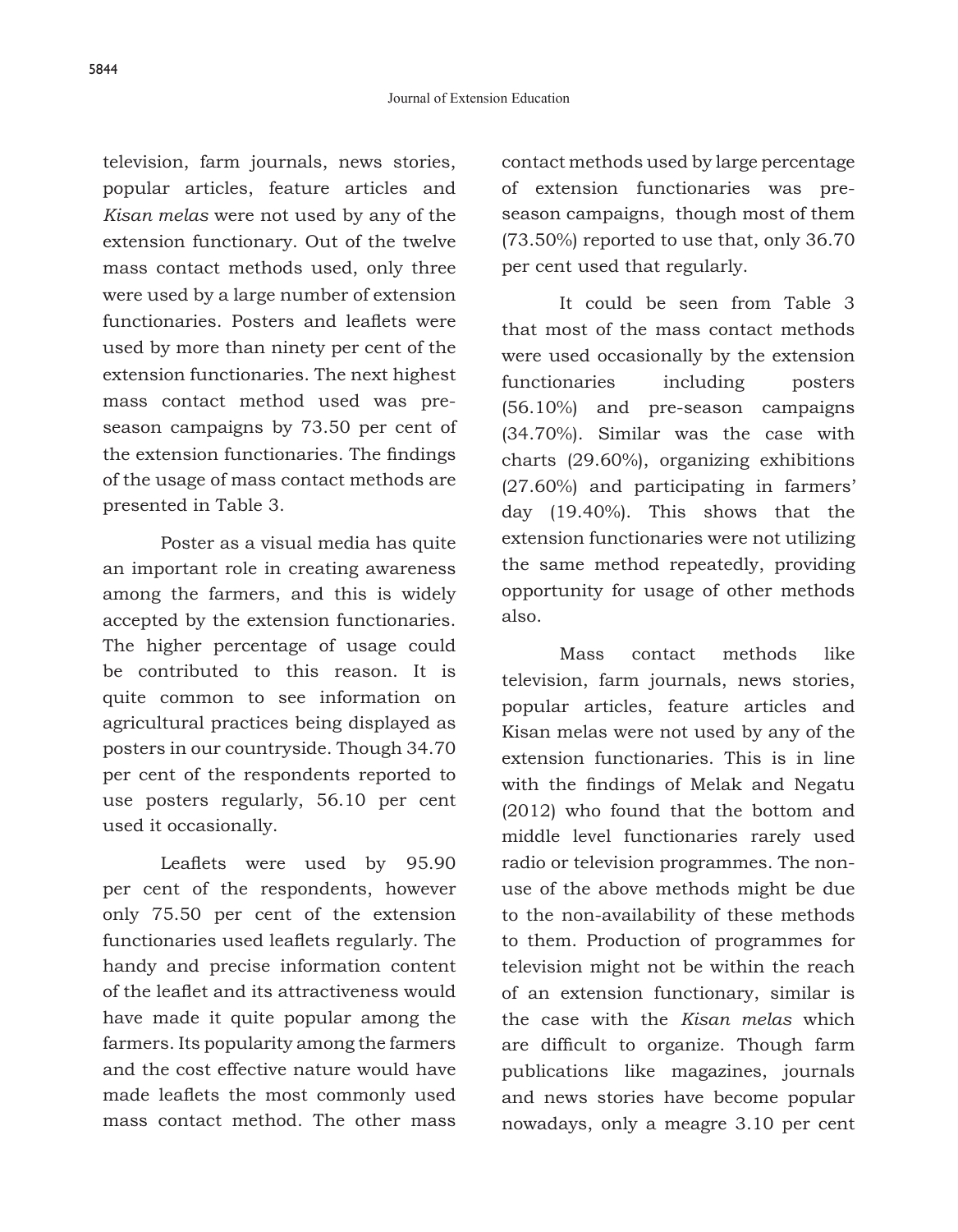of the respondents reported to use farm magazines, while others were not at all utilized. Journalistic skills need to be imparted to the extension functionaries so that they could effectively utilize the mass contact methods like farm magazines, news stories, popular articles and feature articles.

# **Table 3. Distribution of Extension Functionaries According to Usage and Frequency of Usage of Mass Contact Methods**

(n=98)

|                |                                      | <b>Usage</b>   |               | <b>Frequency of usage</b> |                  |                |                     |                          |               |  |
|----------------|--------------------------------------|----------------|---------------|---------------------------|------------------|----------------|---------------------|--------------------------|---------------|--|
| <b>S1.</b>     | <b>Contact</b>                       |                |               |                           | <b>Regularly</b> |                | <b>Occasionally</b> |                          | <b>Rarely</b> |  |
| No.            | method                               | Freq.          | $\frac{0}{0}$ | Freq.                     | $\%$             | Freq.          | $\frac{0}{0}$       | Freq.                    | $\%$          |  |
| $\mathbf{1}$   | Through Posters                      | 89             | 90.80         | 34                        | 34.70            | 55             | 56.10               | $\overline{\phantom{a}}$ | $-$           |  |
| $\overline{2}$ | Through Charts                       | 33             | 33.70         | 3                         | 3.10             | 29             | 29.60               | $\mathbf{1}$             | 1.00          |  |
| 3              | Through Leaflets                     | 94             | 95.90         | 74                        | 75.50            | 18             | 18.40               | $\overline{2}$           | 2.00          |  |
| $\overline{4}$ | Through<br>Handouts                  | 33             | 33.70         | 15                        | 15.30            | 12             | 12.20               | 6                        | 6.10          |  |
| 5              | Through<br>Hoardings                 | $\mathbf{1}$   | 1.00          | $\overline{\phantom{0}}$  |                  | $\mathbf{1}$   | 1.00                |                          |               |  |
| 6              | Through Wall<br>paintings            | 10             | 10.20         | $\overline{2}$            | 2.00             | 8              | 8.20                |                          |               |  |
| $\overline{7}$ | Through Radio<br>messages            | $\overline{2}$ | 2.00          | $\overline{\phantom{a}}$  |                  | $\overline{2}$ | 2.00                | $\overline{\phantom{0}}$ |               |  |
| 8              | Through<br>Newspapers                | 18             | 18.40         | $\mathbf{1}$              | 1.00             | 15             | 15.30               | $\overline{2}$           | 2.00          |  |
| 9              | Writing for farm<br>magazines        | 3              | 3.10          |                           |                  | 3              | 3.10                |                          |               |  |
| 10             | Through<br>organising<br>exhibitions | 27             | 27.60         | $\overline{\phantom{a}}$  |                  | 27             | 27.60               |                          |               |  |
| 11             | Participating in<br>farmers' day     | 20             | 20.40         | $\mathbf{1}$              | 1.00             | 19             | 19.40               |                          |               |  |
| 12             | Through<br>pre-season<br>campaigns   | 72             | 73.50         | 36                        | 36.70            | 34             | 34.70               | $\mathbf{1}$             | 1.00          |  |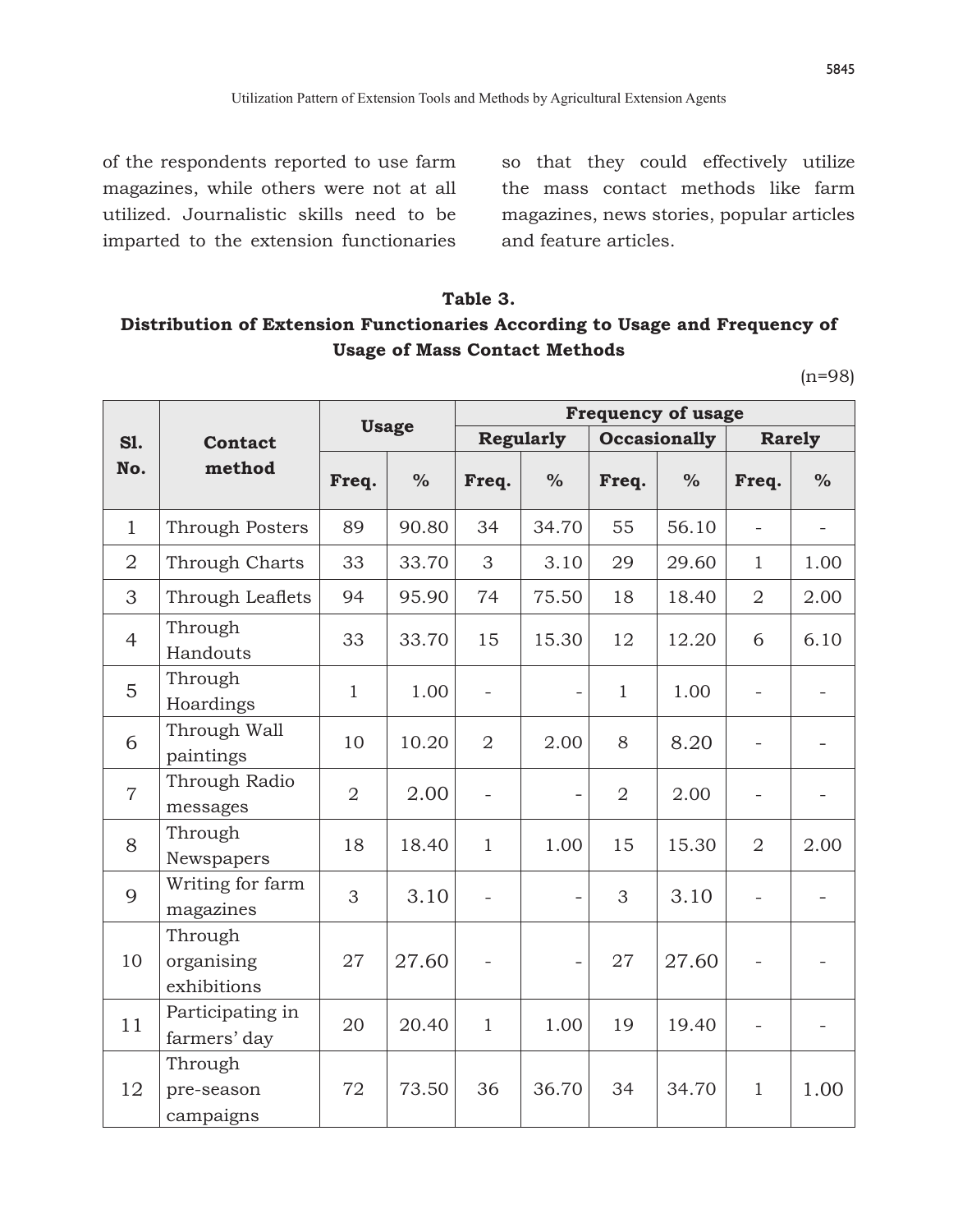# **Ranking of Extension Methods based on the Preference of Usage by Extension Functionaries**

Out of the thirty nine extension methods selected in all the three categories, thirty were found to be used by the extension functionaries. In order to know which was the most preferred method among the extension functionaries, these methods were organized based on the mean usage score and ranked. Extension methods which were used regularly obtained a maximum score of 8, while extension methods which were never used obtained a score of 1.The extension methods based on their mean usage score has been presented in Table 4.

It could be seen that telephones, meetings, office calls, leaflets and farm and home visits were the most preferred extension methods being utilized by most extension functionaries, which is evident from the mean usage score of above 7 out of 8. These methods are easy to handle and do not require any specialized equipment or instrument for usage, hence became more popular. The next to follow was the posters with a mean usage score of 6.23 out of 8. These are the time tested and conventional methods, quite popular for adult education throughout the world. Hence their usage by majority of the extension functionaries is understandable.

Pre-season campaign is a routine programme organized by the Department of Agriculture. Just before the onset of season, programmes are conducted to popularize new varieties and package of practices for specific crops. This might be the reason why pre-season campaigns secured a mean usage score of 5.34. Similar is the case with result demonstrations, numerous demonstration plots could be seen along the roadsides in rural areas, especially to promote SRI, being put up by the Department of Agriculture. Extension functionaries of the Department of Agriculture are involved in setting up these demonstration plots. It is a wellknown fact that adult learners make maximum use of their senses in order to learn effectively and demonstrations enhance the use of their senses.

## **Table 4. Distribution of Extension Methods based on Preference of Usage**

(n=98)

| <b>S1.</b><br>No | <b>Extension contact</b><br>methods | Mean<br>usage<br>score |
|------------------|-------------------------------------|------------------------|
| 1                | Telephone call                      | 7.8                    |
| $\overline{2}$   | Meetings                            | 7.67                   |
| 3                | Office calls                        | 7.41                   |
| 4                | Through leaflets                    | 7.27                   |
| 5                | Farm and home visit                 | 7.1                    |
| 6                | Through posters                     | 6.23                   |
| $\overline{7}$   | Through preseason<br>campaigns      | 5.34                   |
| 8                | Result demonstration                | 4.3                    |
| 9                | Circular letters                    | 3.99                   |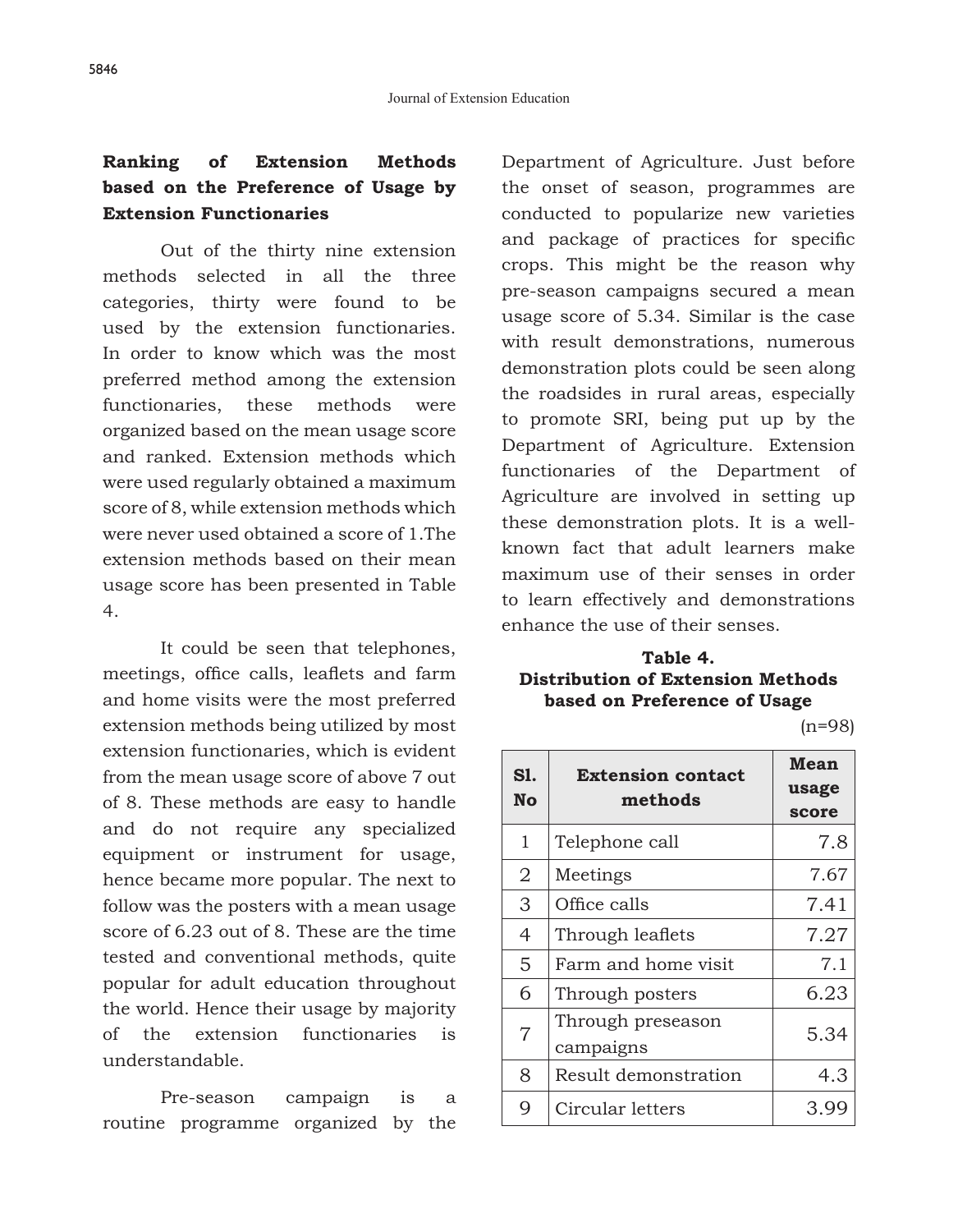| S1.<br><b>No</b> | <b>Extension contact</b><br>methods  | Mean<br>usage<br>score |
|------------------|--------------------------------------|------------------------|
| 10               | emails                               | 3.98                   |
| 11               | Through Farmer field<br>schools      | 3.72                   |
| 12               | Method demonstration                 | 3.63                   |
| 13               | Through Farmer<br>interest groups    | 3.31                   |
| 14               | Farmers trainings                    | 3.26                   |
| 15               | Field trips                          | 2.99                   |
| 16               | Through handouts                     | 2.87                   |
| 17               | Through charts                       | 2.72                   |
| 18               | PowerPoint<br>presentations          | 2.38                   |
| 19               | Through organising<br>exhibitions    | 2.38                   |
| 20               | <b>SMS</b>                           | 2.24                   |
| 21               | Frontline demonstration              | 2.16                   |
| 22               | Lectures                             | 2.1                    |
| 23               | Participating farmers<br>day         | 2.04                   |
| 24               | Tours                                | 1.99                   |
| 25               | Through newspapers                   | 1.9                    |
| 26               | Through wall paintings               | 1.55                   |
| 27               | Through commodity<br>interest groups | 1.26                   |
| 28               | Writing to farm<br>magazines         | 1.15                   |
| 29               | Through radio messages               | 1.1                    |
| 30               | Through hoardings                    | 1.05                   |

The other extension methods like emails, circular letters, farmer field schools and method demonstrations were the next to follow with a better mean usage scores. The other eighteen extension methods have obtained a mean usage score of less than 3.5.

## **Constraints in the Utilization of Extension Methods**

The extension functionaries were asked to enumerate the constraints they faced in the utilization of different extension methods. With regard to the constraints encountered by the extension functionaries in the usage of individual contact methods, more than fifty per cent of the respondents found that the Short Messaging Services (SMS) was not preferred by many farmers and many farmers did not use e mails. Similarly e mails have become the major official communication tool in many of the offices, whether government or private, as reported by 48.98 per cent of the respondents. Most of our farmers are still far away from computers and emails are still in the infancy and needs a long way to go for being an effective extension tool.

A small proportion (25.00 to 35.00%) of the extension functionaries also reported the lack of time and transport facilities to reach the farmers regularly. Presently, the grass root level workers depend on their personal vehicles for visiting villages.

The exorbitant cost involved in conducting tours and field trips were reported by 63.26 per cent of extension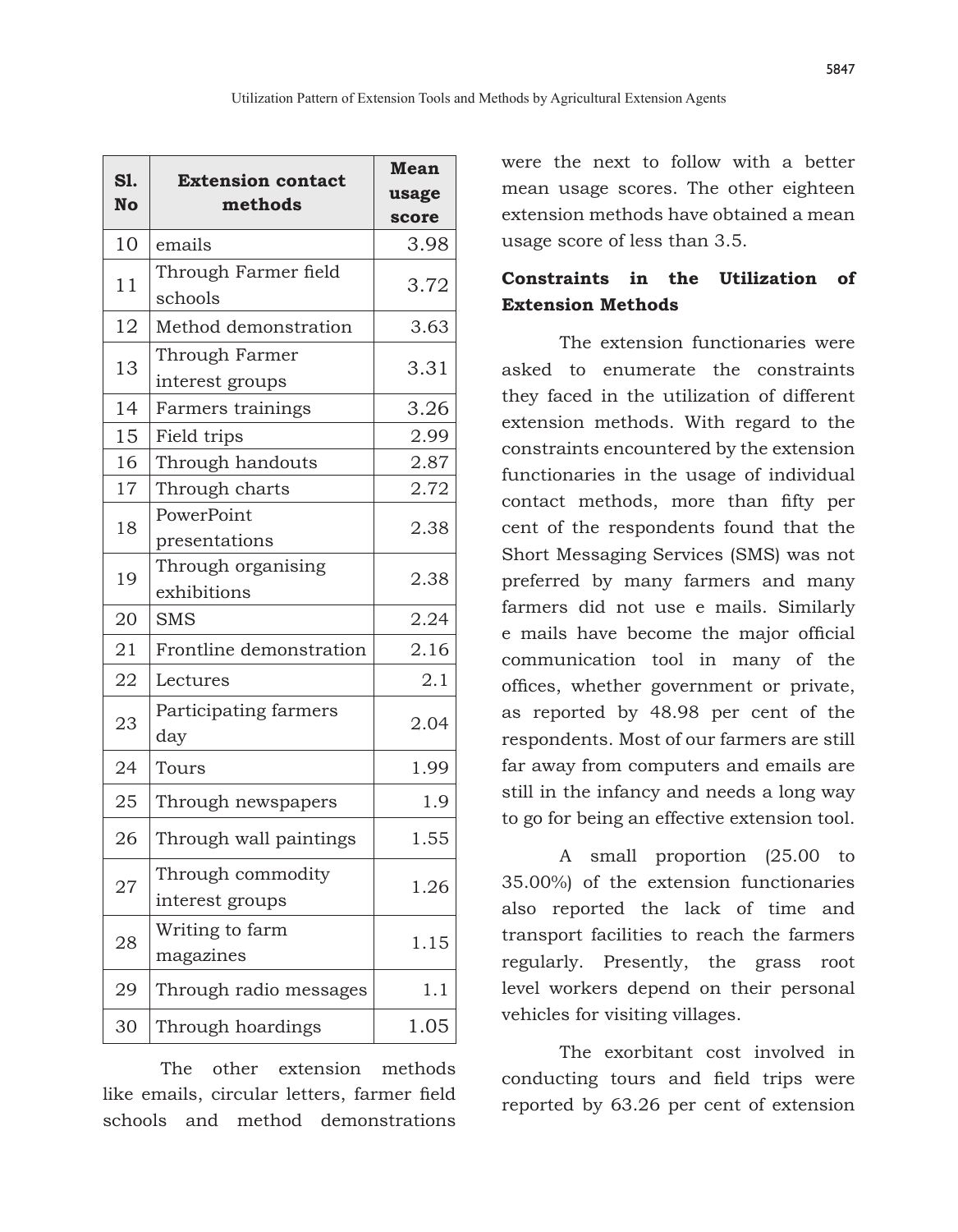functionaries. The absence of facilities to make Power Point presentations, playing video or broadcasting audio programmes in the villages were reported by 58.16 per cent of the respondents. With regard to conducting meetings, the major problem encountered was the meagre attendance on the part of the farmers. More than fifty per cent (54.08%) of the extension functionaries were complaining about the meagre attendance. The reason for the meagre attendance may be the lack of interest or non-availability of time on the part of the farmers.

The other major problem encountered was in organizing the farmers into groups, which was felt by 50.00 per cent of the extension functionaries. The village factions based on caste and politics make it difficult to bring farmers together. Moreover, it was found that many farmers were not interested or shy in joining groups.

With regard to usage of radio and television to provide extension messages, 40.82 per cent of the extension functionaries were of the opinion that they lack access to these media. The nearest radio and television station is Chennai. Though Bengaluru is nearest to this district, the radio and television station there could not be utilized due to language problem. The high cost of conducting exhibitions and Kisan melas were the problems reported by 55.10 per cent of the extension functionaries.

The usage of magazines, journals etc. were found to be very meagre and the major problem reported for this was that they were not aware of where to send the articles for publication as reported by 40.82 per cent of the extension functionaries. Fifty per cent of the respondents also reported that they lack the expertise in writing feature articles or news stories for magazines or journals. Lack of time for writing the articles was reported by 38.78 per cent of the respondents.

Even though there were many constraints expressed by the extension functionaries in the utilization of different extension methods in their process of transfer of technology almost all the constraints could be well addressed by conducting appropriate training programmes, providing required facilities, supporting staff and other appropriate management functions.

### **CONCLUSION**

The extension functionaries need to be trained adequately on the wider use of electronic communication methods like e mails, and SMS in the local language, so as to facilitate its usage among the farmers. Efforts should be taken up to sensitize the importance of the usage of different group and mass contact methods for different purposes. The extension worker should also be trained on the procedure and principles of organizing these group and mass contact methods.